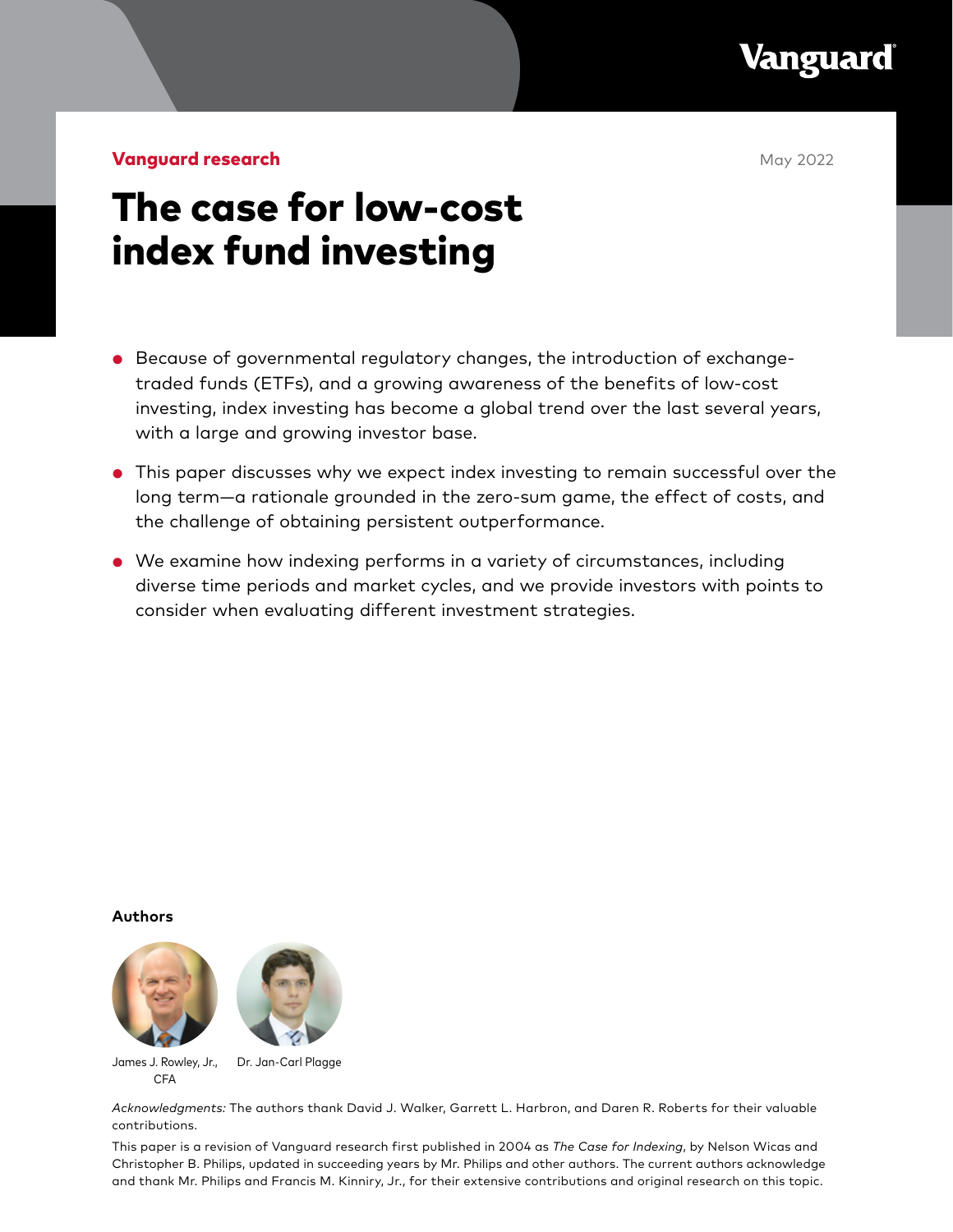Index investing first became broadly available to U.S. investors with the launch of the first indexed mutual fund in 1976.1 Since then, low-cost index investing has proven to be a successful strategy over the long term, outperforming the majority of active managers across markets and asset styles (S&P Dow Jones Indices, 2015). In part because of this long-term outperformance, index investing has grown exponentially, particularly in the United States, and especially since the global financial crisis of 2007-2009. In recent years, governmental regulatory changes, the introduction of indexed ETFs, and a growing awareness of the benefits of low-cost investing in many world markets have made index investing a global trend. This paper reviews the conceptual and theoretical underpinnings of index investing's ascendancy (along with supporting quantitative data) and discusses why we expect it to remain successful and increase in popularity.

A market-capitalization-weighted indexed investment strategy—through a mutual fund or an ETF, for example—seeks to track the returns of a market or market segment with minimal expected deviations (and, by extension, no positive excess return) before costs by assembling a portfolio that invests in the securities, or a sampling of them, that make up the market. In contrast, actively managed funds seek to achieve a return or risk level that differs from that of a market-cap-weighted benchmark. Any strategy, in fact, that aims to differentiate itself from a market-cap-weighted benchmark (such as alternative indexing, smart beta, or factor strategies) is, in our view, active management, and should be evaluated based on the success of the differentiation.2

## Notes about risk and performance data

Investments are subject to market risk, including the possible loss of the money you invest. Bond funds are subject to the risk that an issuer will fail to make payments on time, and that bond prices will decline because of rising interest rates or negative perceptions of an issuer's ability to make payments. Investments in stocks issued by non-U.S. companies are subject to risks including country/regional risk, which is the chance that political upheaval, financial troubles, or natural disasters will adversely affect the value of securities issued by companies in foreign countries or regions, and currency risk, which is the chance that the value of a foreign investment, measured in U.S. dollars, will decrease because of unfavorable changes in currency exchange rates. Stocks of companies based in emerging markets are subject to national and regional political and economic risks and to the risk of currency fluctuations. These risks are especially high in emerging markets. Funds that concentrate on a relatively narrow market sector face the risk of higher share-price volatility. Prices of mid- and small-cap stocks often fluctuate more than those of large-company stocks. U.S. government backing of Treasury or agency securities applies only to the underlying securities and does not prevent share-price fluctuations. Unlike stocks and bonds, U.S. Treasury bills are guaranteed as to the timely payment of principal and interest. High-yield bonds generally have medium- and lower-range credit quality ratings and are therefore subject to a higher level of credit risk than bonds with higher credit quality ratings. Diversification does not ensure a profit or protect against a loss. *Performance data shown represent past performance, which is not a guarantee of future results. Note that hypothetical illustrations are not exact representations of any particular investment, as you cannot invest directly in an index or fund-group average.*

**<sup>1</sup>** Throughout this paper, we use the term *index investing* to refer to a passive, broadly diversified, market-capitalization-weighted strategy. For purposes of this discussion, we consider any strategy that is not market-cap-weighted to be active.

**<sup>2</sup>** Pappas and Dickson (2015) give an introduction to factor strategies. Chow et al. (2011) explain how various alternatively weighted index strategies outperformed market-capitalization-weighted strategies largely on the basis of factors.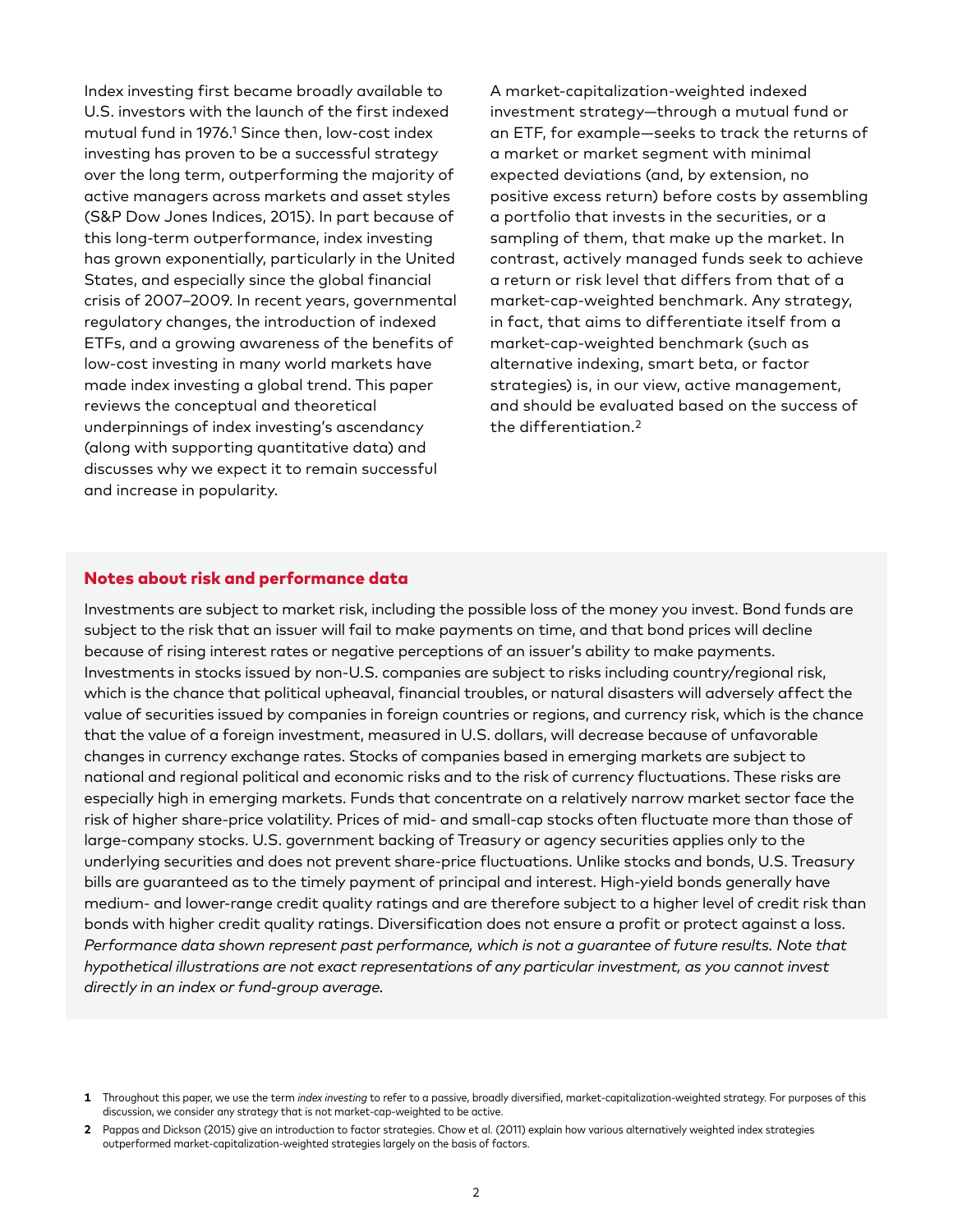This paper presents the case for low-cost index fund investing by reviewing the main drivers of its efficacy. These include zero-sum game theory, the effect of costs, and the difficulty of finding persistent outperformance among active managers. In addition, we review circumstances under which this case may appear less or more compelling than theory would suggest and provide suggestions for selecting an active manager for investors who still prefer active management or for whom no viable low-cost indexed option is available.

## Zero-sum game theory

The central concept underlying the case for index fund investing is the zero-sum game. This theory states that, at any given time, the market consists of the cumulative holdings of all investors, and that the aggregate market return is equal to the assetweighted return of all market participants. Since the market return represents the average return of all investors, for each position that outperforms the market, there must be one that underperforms the market by the same amount such that, in aggregate, the excess return of all invested assets equals zero.3 This concept does not depend on any degree of market efficiency; the zero-sum game applies to markets thought to be less efficient (such as small-capitalization and emerging-market equities) as readily as to those widely regarded as efficient (Waring and Siegel, 2005).

**Figure 1** illustrates the concept of the zero-sum game. The returns of the holdings in a market form a bell curve with a distribution of returns around the mean, which is the market return.

#### **FIGURE 1.**

**Participants' asset-weighted returns form a bell curve around the market's return**



**Source:** Vanguard.

It may seem counterintuitive that the zero-sum game would apply in inefficient markets, because, by definition, an inefficient market will have more price and informational inefficiencies and, therefore, more opportunities for outperformance. Although this may be true to a certain extent, it is important to remember that for every profitable trade an investor makes, (an)other investor(s) must take the opposite side of that trade and incur an equal loss. This holds true regardless of whether the security in question is mispriced or not. For the same reason, the zero-sum game must apply regardless of market direction, including bear markets, where active management is often thought to have an advantage. In a bear market, if a manager is selling out of an investment to position the portfolio more defensively, another or others must take the other side of that trade, and the zero-sum game still applies. The same logic applies in any other market, as well.

Some investors may still find active management appealing as it seemingly would provide an even-odds chance of outperforming. As we discuss in the next section, though, the costs of investing make outperforming the market significantly more difficult than the gross-return distribution would imply.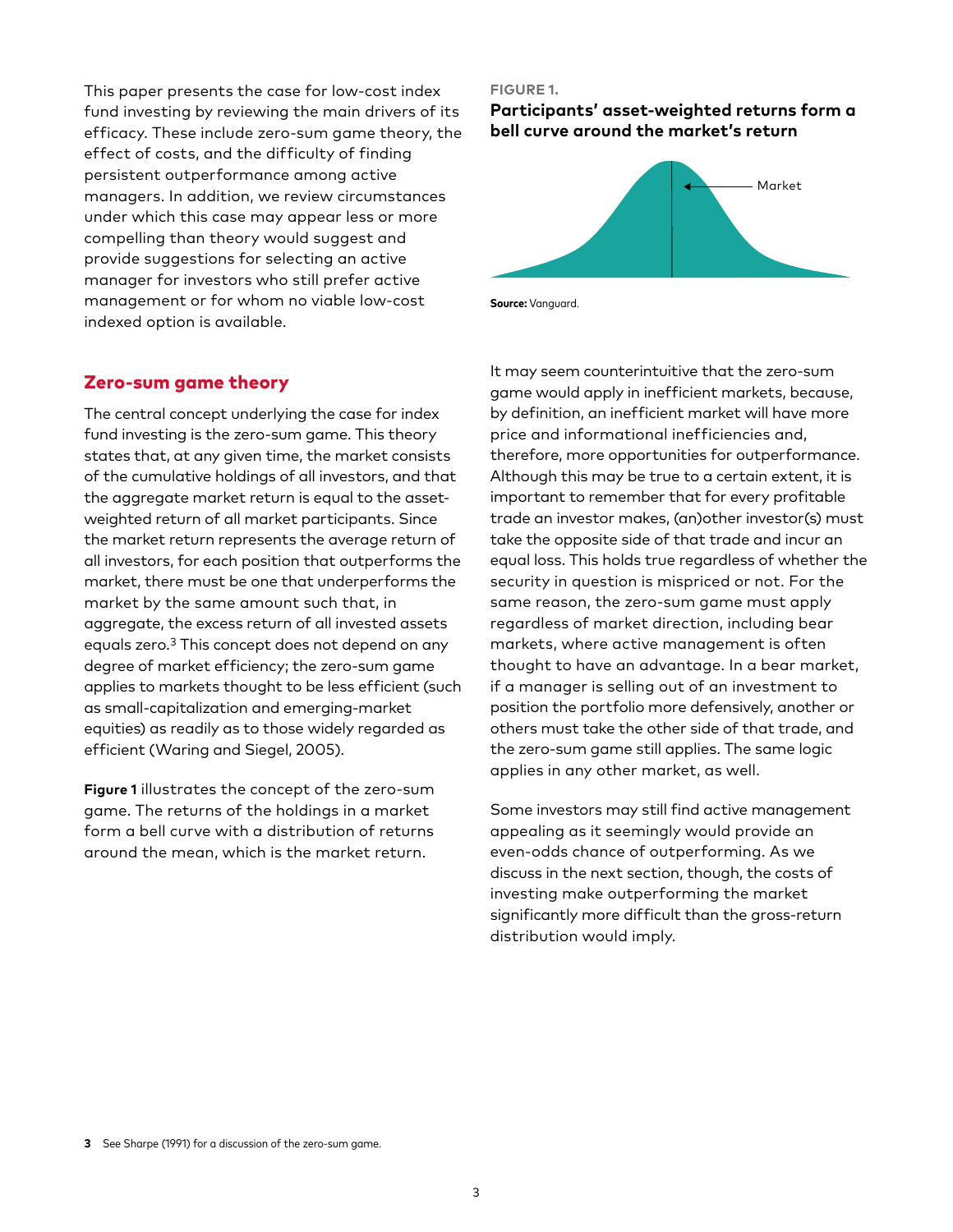## Effect of costs

The zero-sum game discussed here describes a theoretical cost-free market. In reality, however, investors are subject to costs including management fees, bid-ask spreads, administrative costs, commissions, market impact, and, where applicable, taxes—all of which can be significant and reduce net returns over time. The aggregate result shifts the return distribution to the left.

**Figure 2** shows two different investments compared to the market. The first has low costs, represented by the line to the right. The second has high costs, represented by the line to the left. As the figure shows, although both move the return curve to the left—meaning fewer assets outperform—the high-cost investment moves it much further, making outperformance relative to both the market and the low-cost investment much less likely. In other words, after accounting for costs, the aggregate performance of investors is less than zero sum, and as costs increase, the performance deficit becomes larger.

#### **FIGURE 2.**

## **Market participant returns after adjusting for costs**



**Source:** Vanguard.

This performance deficit also changes the riskreturn calculus of those seeking to outperform the market. We previously noted that an investor may find active management attractive because it theoretically provides an even chance of outperforming the market. Once we account for costs, however, underperformance becomes more likely than outperformance. As costs increase, both the odds and magnitude of underperformance rise until significant underperformance becomes as likely as, or more likely than, even minor outperformance.

**Figure 3** illustrates the zero-sum game on an after-cost basis by showing the distribution of excess returns of domestic equity funds (Figure 3a) and fixed income funds (Figure 3b), net of fees. Note that for both asset classes, a significant number of funds' returns lie to the left of the prospectus benchmark, which represents zero excess returns. Once merged and liquidated funds are considered, a clear majority of funds fail to outperform their benchmarks, meaning that negative excess returns tend to be more common than positive excess returns.4 Thus, as predicted by the zero-sum game theory, outperformance tends to be less likely than underperformance once costs are considered.

This raises the question of how investors can reduce the chances of underperforming their benchmark. Considerable evidence supports the view that the odds of outperforming a majority of similar investors increase if investors simply seek the lowest possible cost for a given strategy. For example, Financial Research Corporation (2002) evaluated the predictive value of different fund metrics, including a fund's past performance, Morningstar rating, alpha, and beta. In the study, a fund's expense ratio was the most reliable predictor of its future performance, with low-cost funds delivering above-average performance relative to the funds in their peer group in all of the periods examined. Morningstar performed a similar analysis and found that, regardless of fund type, low expense ratios were the best predictors of future relative outperformance (Kinnel, 2010).

This negative correlation between costs and excess return is not unique to active managers. Rowley and Kwon (2015) looked at several variables among index funds and ETFs, including expense ratio, turnover, tracking error, assets under management, weighting methodology, and active share, and found that expense ratio was the most dominant in explaining an index fund's excess return.

**<sup>4</sup>** Survivorship bias and the effect of merged and closed funds on performance are discussed in more detail later in this paper.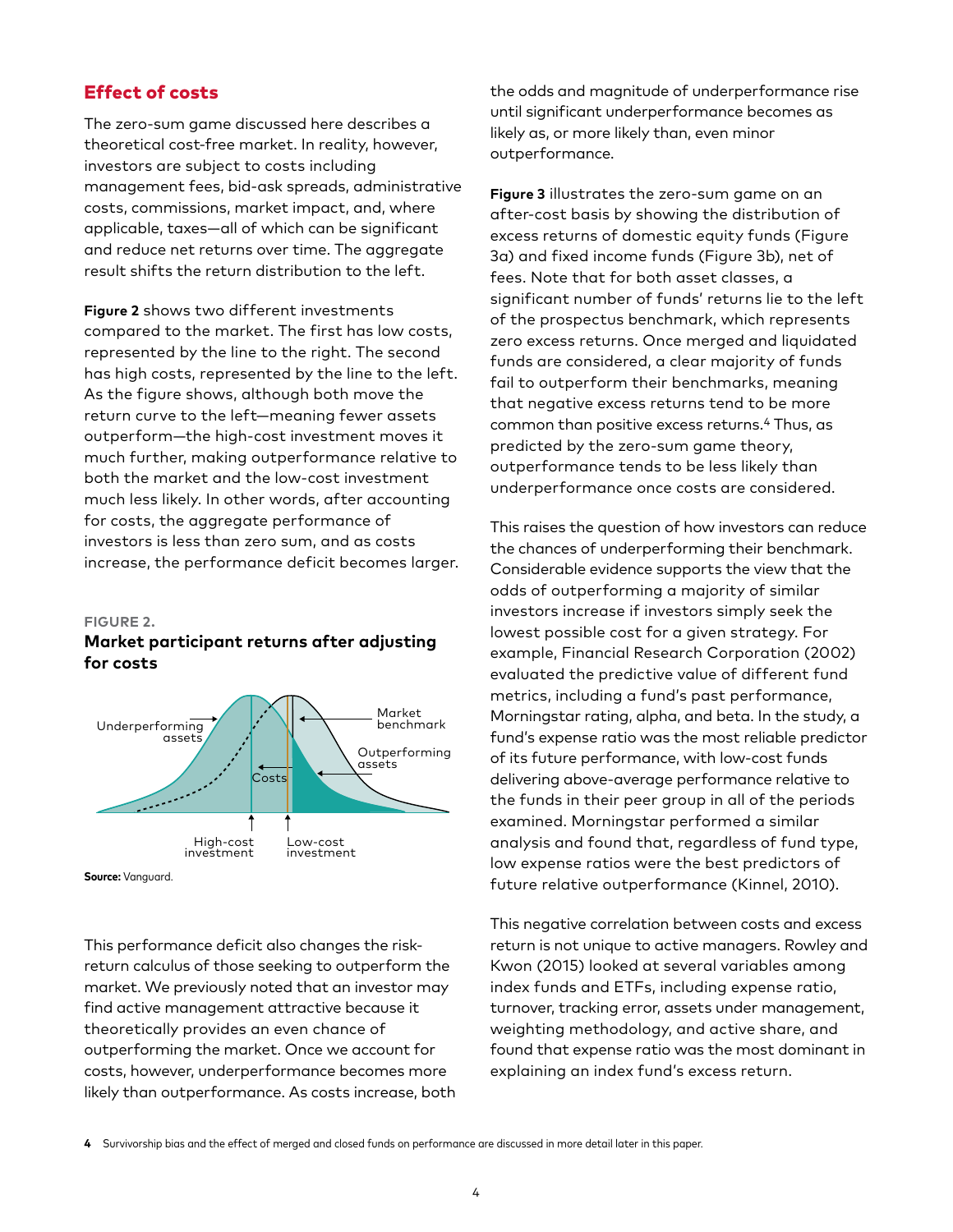## **FIGURE 3. Distribution of equity and fixed income funds' excess return**

a. Distribution of equity funds' excess return



#### b. Distribution of fixed income funds' excess return



**Active** 

#### **Past performance is not a guarantee of future results.**

**Notes:** Charts a and b display the distribution of funds' excess returns relative to their prospectus benchmarks for the 15 years ended December 31, 2021. Performance is shown in USD, net of fees, gross of tax, with income reinvested. The funds underlying the analyses shown in this paper are those available for sale in the U.S. Please refer to Appendix Figure A-1 for a list of Morningstar fund categories considered.

**Sources:** Vanguard calculations, using data from Morningstar, Inc.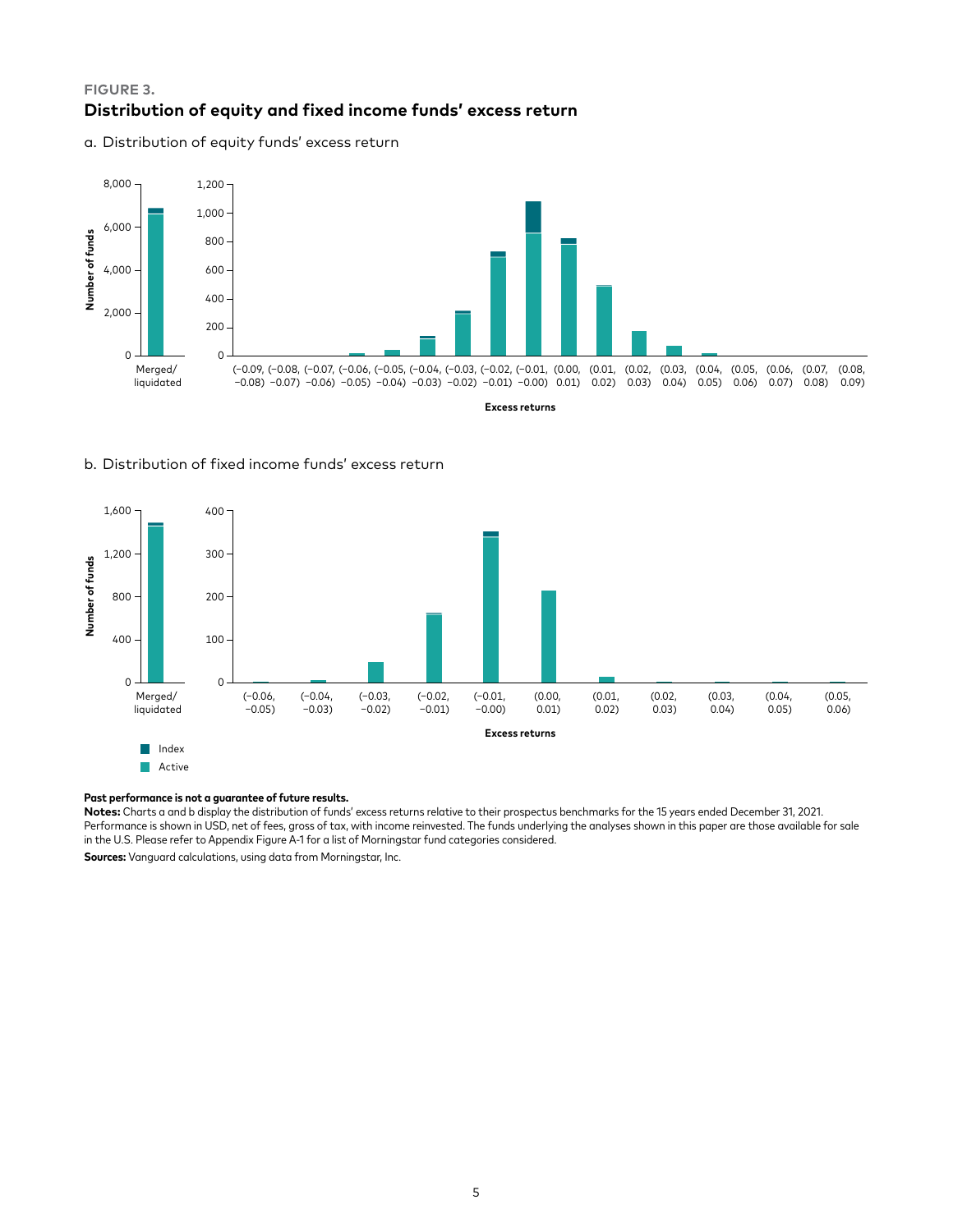To quantify the impact of costs on net returns, we charted managers' excess returns as a function of their expense ratios in various fund categories over a ten-year period. **Figure 4** shows that higher expense ratios are generally associated with lower excess returns. The slanted line in each category

represents the simple regression line and signifies the trend across all funds for each category. For investors, the clear implication is that by focusing on low-cost funds (both active and passive), the probability of outperforming higher-cost portfolios increases.

# **FIGURE 4. Higher expense ratios were associated with lower excess returns for U.S. funds**

a. U.S. equity funds

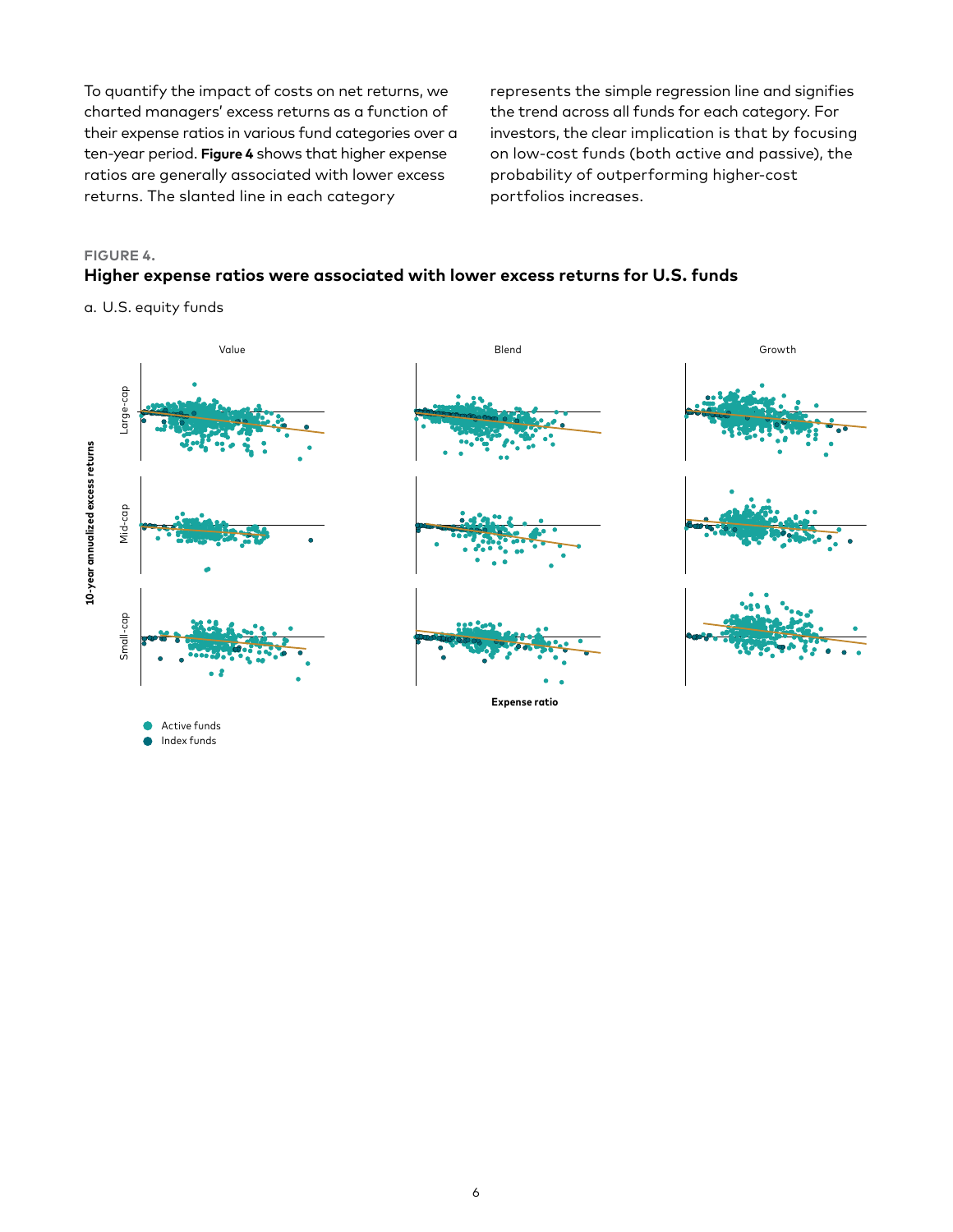## **FIGURE 4 (CONTINUED). Higher expense ratios were associated with lower excess returns for U.S. funds**

b. U.S. bond funds



#### **Past performance is not a guarantee of future results.**

**Notes:** Each plotted point represents a U.S. equity or bond mutual fund or ETF in the specific size, style, and asset group. Each fund is plotted to represent the relationship of its expense ratio (x-axis) to its ten-year annualized excess return relative to its stated benchmark (y-axis). The straight line represents the linear regression, or the best-fit trend line—that is, the general relationship of expenses to returns in each asset group. The scales are standardized to show the slopes' relationships to each other, with expenses ranging from 0% to 3% and returns ranging from –15% to 15% for equities and from –5% to 5% for fixed income. Some funds' expense ratios and returns go beyond the scales and are not shown. Performance is NAV-based, and returns are calculated in USD, net of fees with income reinvested. Please refer to Appendix Figure A-1 for a list of fund categories considered.

**Sources:** Vanguard calculations, using data from Morningstar, Inc. All data are as of December 31, 2021.

Costs play a crucial role in investor success. In either an actively managed fund or an index fund, each basis point an investor pays in costs is a basis point less an investor receives in returns. Since excess returns are a zero-sum game, as cost drag increases, the likelihood that the manager will be able to overcome this drag

diminishes. Most investors' best chance at maximizing net returns over the long term lies in minimizing these costs. In most markets, low-cost index funds have a significant cost advantage over actively managed funds. Therefore, we believe that most investors are best served by low-cost index funds.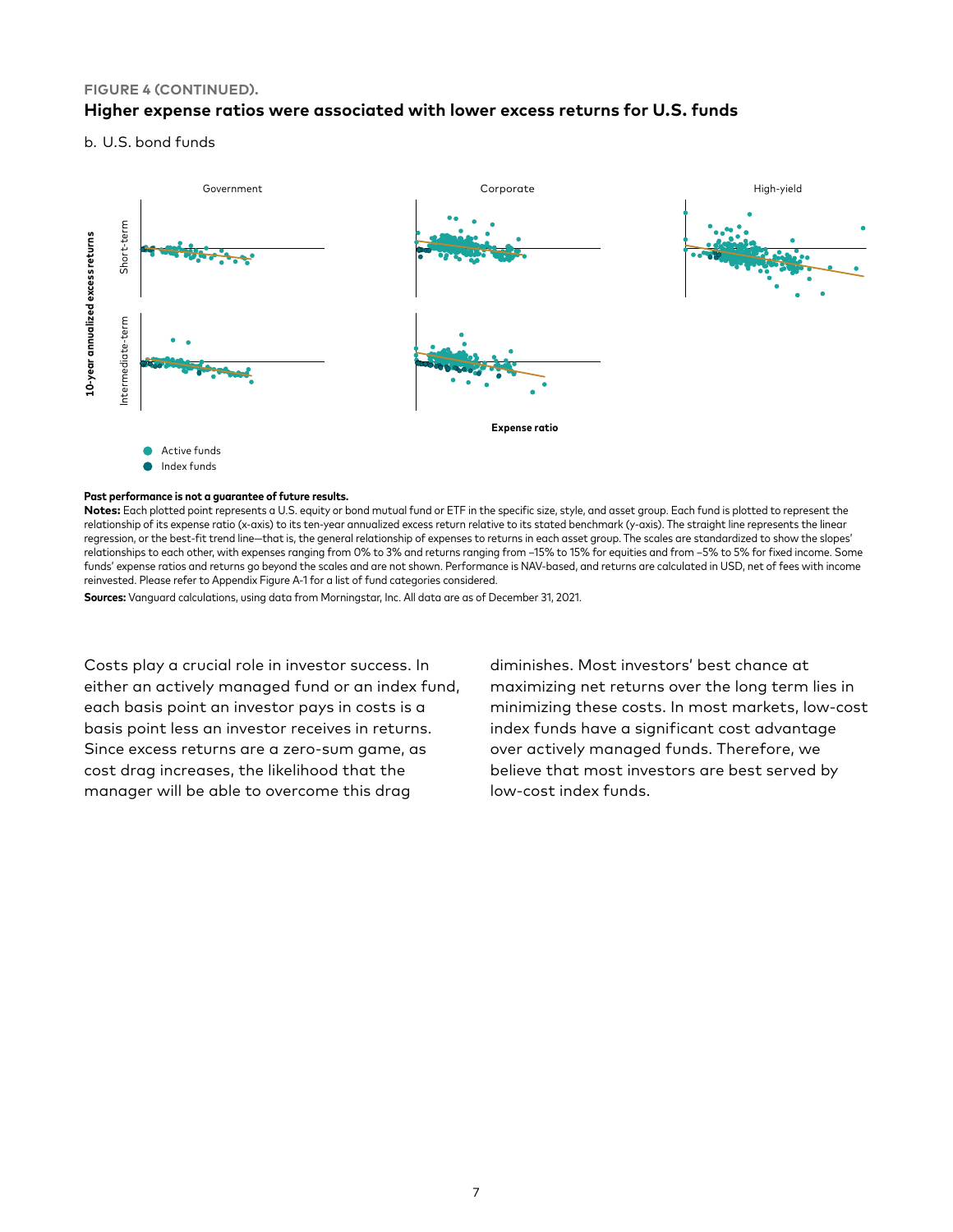## Persistent outperformance is scarce

For those investors pursuing an actively managed strategy, the critical question becomes, which fund will outperform? Most approach this question by selecting a winner from the past. Investors cannot profit from a manager's past success, however, so it is important to ask, does a winning manager's past performance persist into the future? Academics have long studied whether past performance can accurately predict future performance. More than 50 years ago, Sharpe (1966) and Jensen (1968) found limited to no persistence. Three decades later, Carhart (1997) reported no evidence of persistence in fund outperformance after adjusting for both the well-known Fama-French (1993) three-factor model and momentum. More recently, Fama and French (2010) reported results of a separate 22-year study suggesting that it is extremely difficult for an actively managed investment fund to outperform its benchmark regularly.

To test if active managers' performance has persisted, we looked at two separate, sequential, nonoverlapping five-year periods. First, we ranked the funds by performance quintile in the first five-year period, with the top 20% of funds going

into the first quintile, the second 20% into the second quintile, and so on. Second, we sorted those funds by quintile according to their performance in the second five-year period. To the second five-year period, however, we added a sixth category: funds that were either liquidated or merged during that period. We then compared the results. If managers were able to provide consistently high performance, we would expect to see the majority of first-quintile funds remaining in the first quintile. **Figure 5**, however, shows that most managers failed to do so.5

Once we accounted for closed and merged funds, persistence was actually stronger among the low-performing managers than among the high-performing managers. These findings were consistent for all asset classes and all markets we studied globally. From this, we concluded that consistent outperformance is very difficult to achieve. This is not to say that there are not periods when active management outperforms, or that no active managers do so regularly. Only that, on average and over time, active managers as a group fail to outperform; though some may be able to generate consistent outperformance, they are extremely rare.

#### **FIGURE 5.**

## **Actively managed domestic funds failed to show persistent outperformance**

| Initial excess return                       |                           | Subsequent nonoverlapping five-year period<br>(percentage of funds) ending December 2021 |                             |                 |                 |                    |                       |
|---------------------------------------------|---------------------------|------------------------------------------------------------------------------------------|-----------------------------|-----------------|-----------------|--------------------|-----------------------|
| quintile, five years<br>ended December 2016 | <b>Number</b><br>of funds | Highest<br>quintile                                                                      | 2 <sub>nd</sub><br>quintile | 3rd<br>quintile | 4th<br>quintile | Lowest<br>quintile | Merged/<br>liquidated |
| Highest quintile                            | 956                       | 18.31%                                                                                   | 18.20%                      | 17.89%          | 17.15%          | 15.90%             | 12.55%                |
| 2nd quintile                                | 956                       | 12.45%                                                                                   | 18.51%                      | 21.34%          | 16.00%          | 15.06%             | 16.63%                |
| 3rd quintile                                | 956                       | 15.90%                                                                                   | 15.90%                      | 14.75%          | 18.83%          | 13.60%             | 21.03%                |
| 4th quintile                                | 956                       | 15.48%                                                                                   | 15.17%                      | 14.02%          | 15.17%          | 13.60%             | 26.57%                |
| Lowest quintile                             | 957                       | 14.63%                                                                                   | 8.88%                       | 8.78%           | 9.51%           | 18.60%             | 39.60%                |

**Past performance is not a guarantee of future results.**

Notes: The far-left column ranks all active U.S. equity funds as they fall into Morningstar's nine style categories for U.S. equity based on their excess returns relative to their stated benchmark during the five-year period as of the date listed. The remaining columns show how funds in each quintile performed over the next five years. Performance is NAV-based, and returns are calculated in USD, net of fees with income reinvested.

**Sources:** Vanguard and Morningstar, Inc.

**<sup>5</sup>** We define consistently high performance persistence as maintaining top-quintile excess return performance. However, a manager may fall below the top quintile when measured against peers but still generate positive outperformance versus a benchmark. Of course, a manager could also remain in the top quintile without generating outperformance versus a benchmark.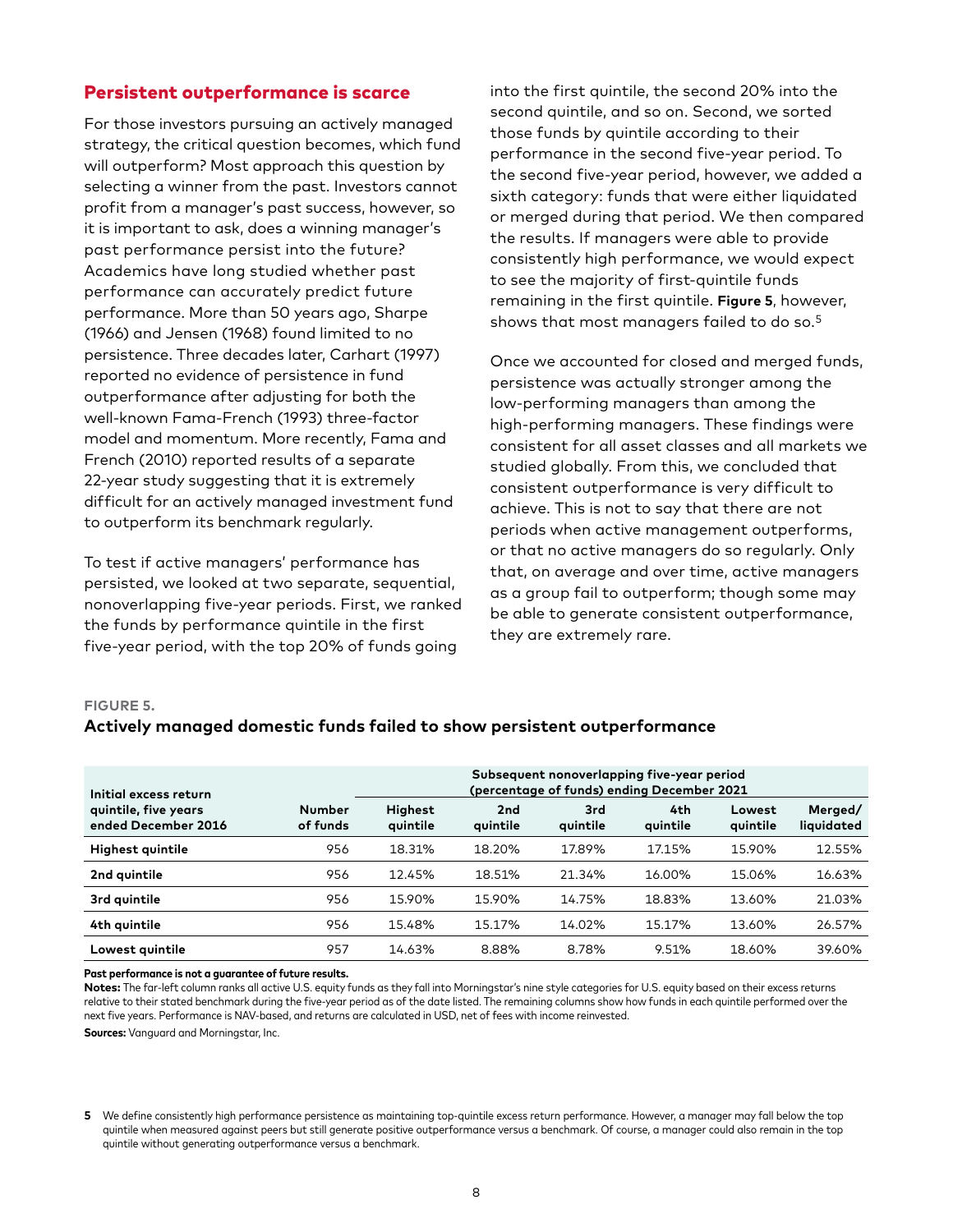# When the case for low-cost index fund investing can seem less or more compelling

For the reasons already discussed, we expect the case for low-cost index fund investing to hold over the long term. Like any investment strategy, however, the real-world application can be more complex than the theory would suggest. This is especially true when attempting to measure indexing's track record versus that of active management. Various circumstances, which we discuss below, can result in data that at times show active management outperforming indexing and, at other times, show indexing outperforming active management by more than expected. As a result, the case for low-cost index fund investing can appear either less or more compelling than the theory would indicate. The following subsections address some of these circumstances.

## Survivorship bias can skew results

Survivorship bias is introduced when funds are merged into other funds or liquidated and so are not represented throughout the full time period examined. Because such funds tend to be

underperformers (see **Figure 6**), this skews the average results upward for the surviving funds, causing them to appear to perform better relative to a benchmark.<sup>6</sup>

## Merged and liquidated funds have tended to be underperformers

To test the assumption that closed funds underperformed, we evaluated the performance of all domestic funds identified by Morningstar as being either liquidated or merged into another fund. Figure 6 shows that funds tend to trail their benchmark before being closed. We found the assumption that merged and liquidated funds underperformed to be reasonable.

In either case, we found that the share of active funds that underperformed tends to become more pronounced as the time period lengthens and survivorship bias is accounted for. Thus, it is critical to adjust for survivorship bias when comparing the performance of active funds to their benchmarks, especially over longer periods.<sup>7</sup>

#### **FIGURE 6.**

## **Dead funds showed underperformance versus style benchmarks prior to closing date**



#### **Past performance is not a guarantee of future results.**

**Notes:** This chart displays the cumulative annualized performance of those funds that were merged or liquidated in this study's sample, relative to a benchmark representative of each fund's Morningstar category. See Appendix Figure A-1 for a list of benchmarks used. We measured each fund's performance from January 1, 2007, through the month-end prior to its merger or liquidation. For each category shown on the x-axis, the figure displays the middle 50% distribution of these funds' returns before their closure. Performance is NAV-based, and returns are calculated in USD, net of fees with income reinvested. **Sources:** Vanguard calculations, based on data from Morningstar, Inc., CRSP, MSCI, and Bloomberg.

- **6** Schlanger and Philips (2013).
- **7** Another way to evaluate the relative success of investors is to view performance results in terms of asset-weighted performance. Please see Appendix Figure A-2 for a discussion of asset-weighted performance.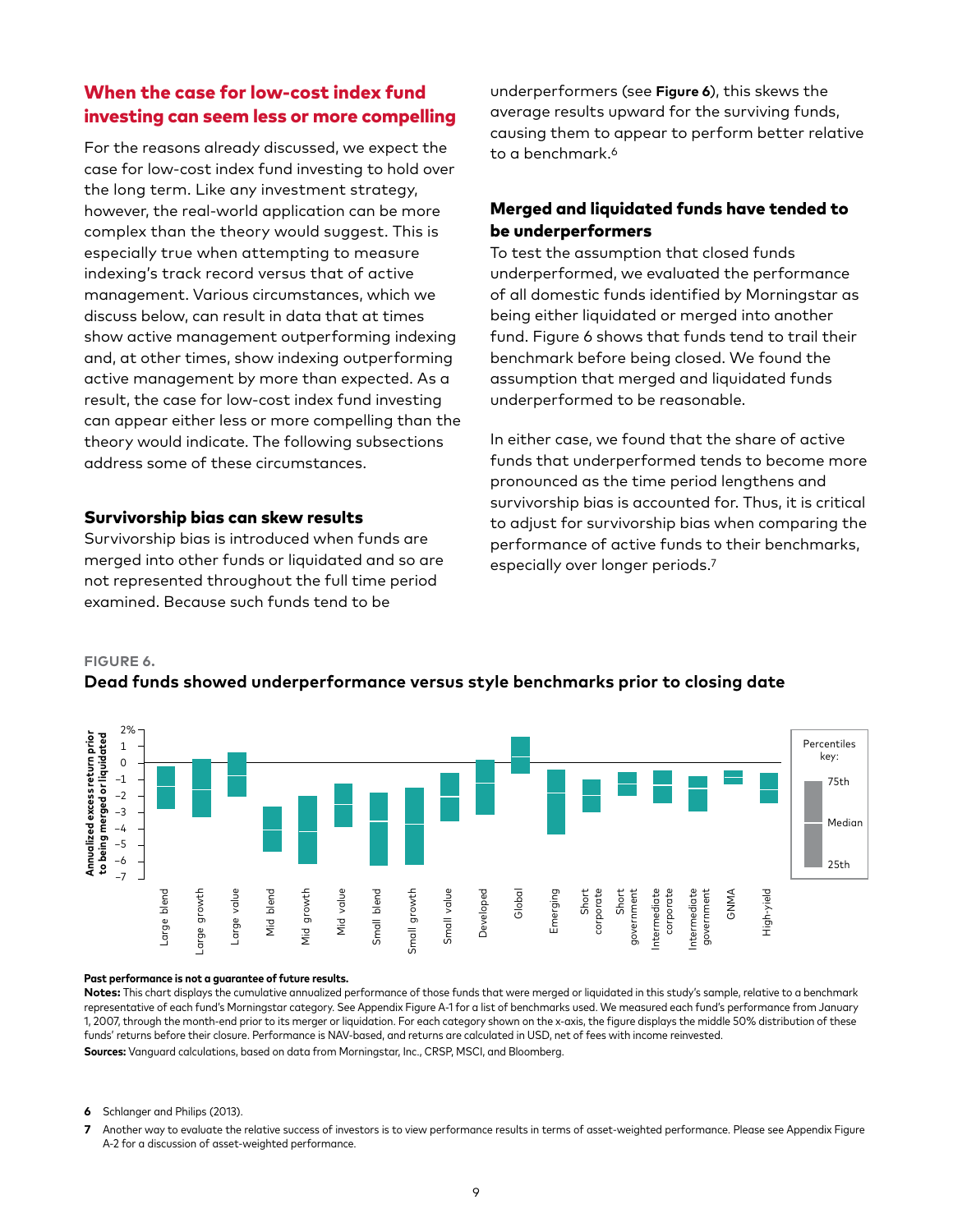However, the average experience of investors some of whom invested in the underperforming fund before it was liquidated or merged—may be much different. **Figure 7** shows the impact of

survivorship bias on the apparent relative performance of actively managed funds versus both their prospectus and style benchmarks.

#### **FIGURE 7.**

**Percentage underperforming**

Percentage underperforming

## **Percentage of actively managed mutual funds that underperformed versus their benchmarks**

a. Versus fund prospectus



Surviving + "dead" funds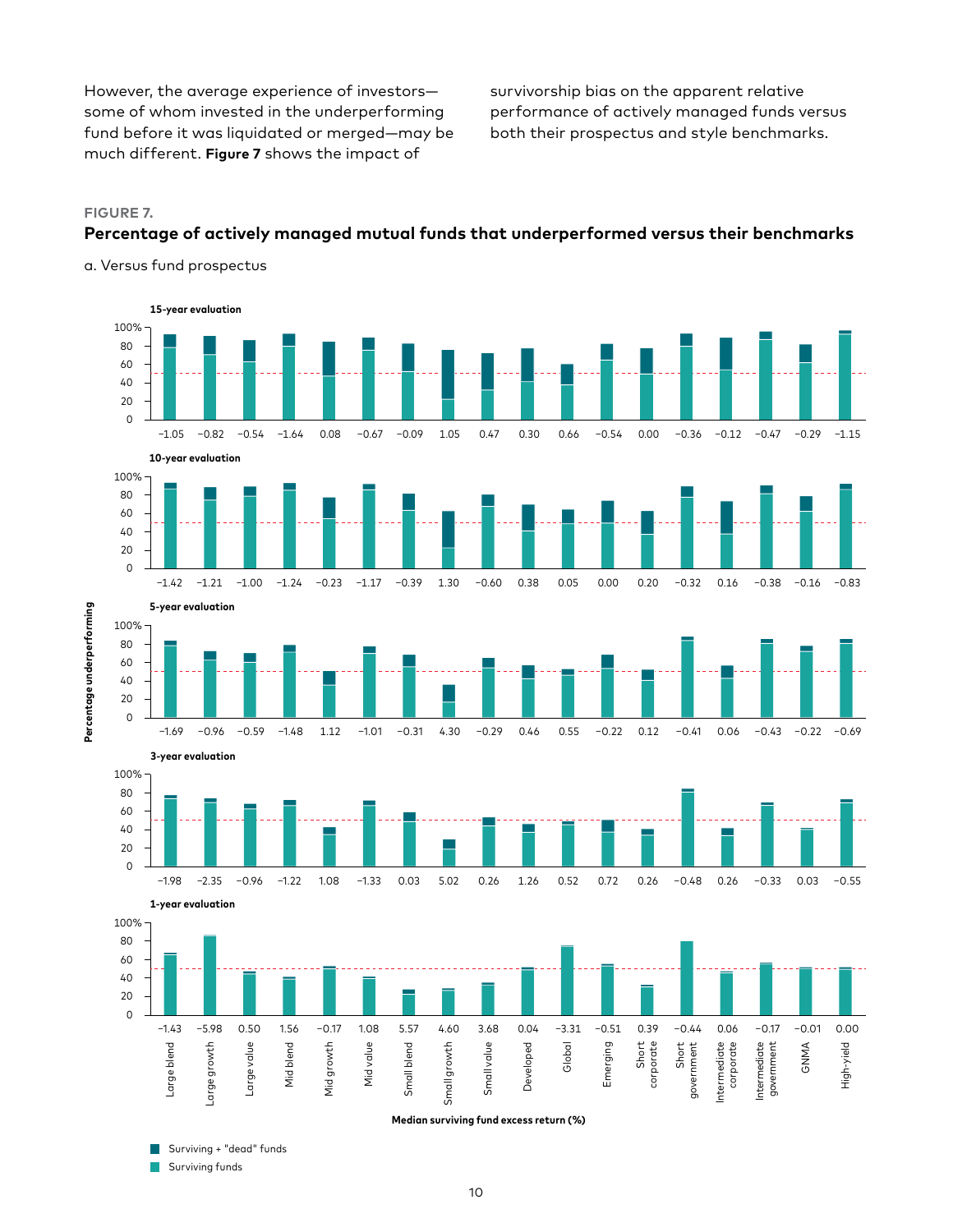#### **FIGURE 7 (CONTINUED).**

## **Percentage of actively managed mutual funds that underperformed versus their benchmarks**

b. Versus representative "style benchmark"



#### **Past performance is not a guarantee of future results.**

**Notes:** Data reflect periods ended December 31, 2021. Fund classifications are provided by Morningstar. See Appendix Figure A-1 for a list of benchmarks used. Dead funds are those that were merged or liquidated during the period.

**Sources:** Vanguard calculations, using data from Morningstar, Inc., CRSP, MSCI, and Bloomberg.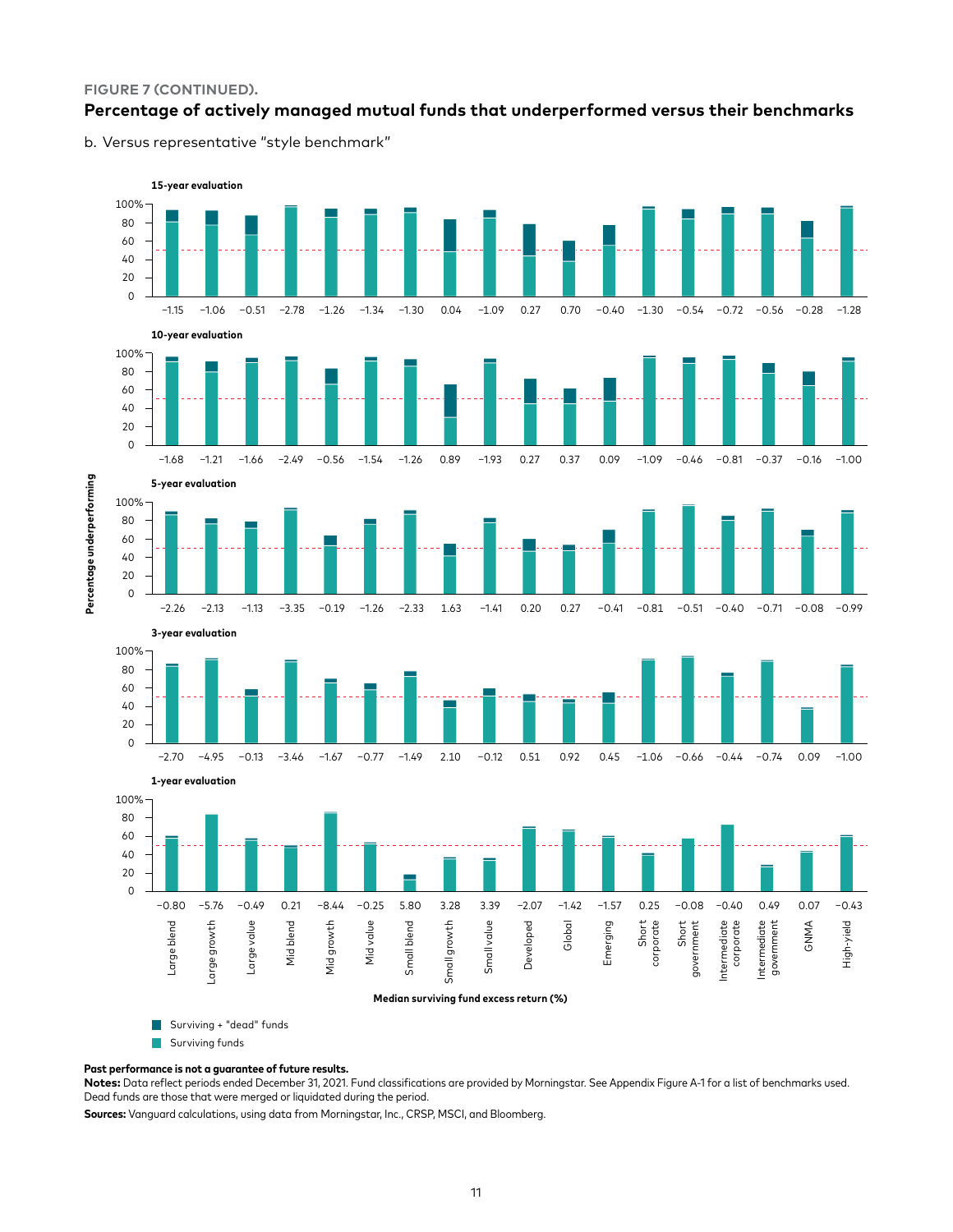#### Mutual funds are not the entire market

Another factor that can complicate the analysis of real-world results is that mutual funds, which are used as a proxy for the market in most studies (including this one), do not represent the entire market and therefore do not capture the entire zero-sum game. Mutual funds are typically used in financial market research because their data tend to be readily available and because, in many markets, their assets represent a reasonable sampling of the overall market. However, mutual funds are merely a market sampling. In cases where they constitute a relatively smaller portion of the market being examined, the sample size studied will be that much smaller and the results more likely to be skewed. Depending on the direction of the skew, this could lead to either a less favorable or more favorable result for active managers.

## Portfolio exposures can make relative performance more difficult to measure

Differences in portfolio exposures versus a benchmark or broader market can also make relative performance difficult to measure. Benchmarks are selected by fund managers on an ex ante basis and do not always reflect the style in which the portfolio is actually managed. For example, during a period in which small- and mid-cap equities are outperforming, large-cap managers may hold some of these stocks in the portfolio to increase returns (Thatcher, 2009). They may maintain an over/underexposure to certain factors (such as size or style) for the same reason. These tilts can cause the portfolio to either outperform or underperform when measured against the fund's stated benchmark or the broad market, depending on whether the manager's tilts are in or out of favor during the period examined. Over a full market or factor cycle, however, we would expect these tilts' performance effects to cancel out and the zero-sum game to be restored.

## Short time periods can understate the advantage of low-cost indexing

Time is an important factor in investing. Transient forces such as market cycles and simple luck can significantly affect a fund's returns over shorter time periods. These short-term effects can mask the relative benefits of low-cost index funds versus active funds in two main respects: the performance advantage conferred on index funds over the longer term by their generally lower costs, and the lack of persistent outperformance among actively managed funds.

A short reporting period reduces low-cost index funds' performance advantage because the impact of their lower costs compounds over time. For example, a 50-basis-point difference in fees between a low-cost and a higher-cost fund may not greatly affect performance over the course of a single year. However, that same fee differential compounded over longer periods can make a significant difference in the two funds' overall performance.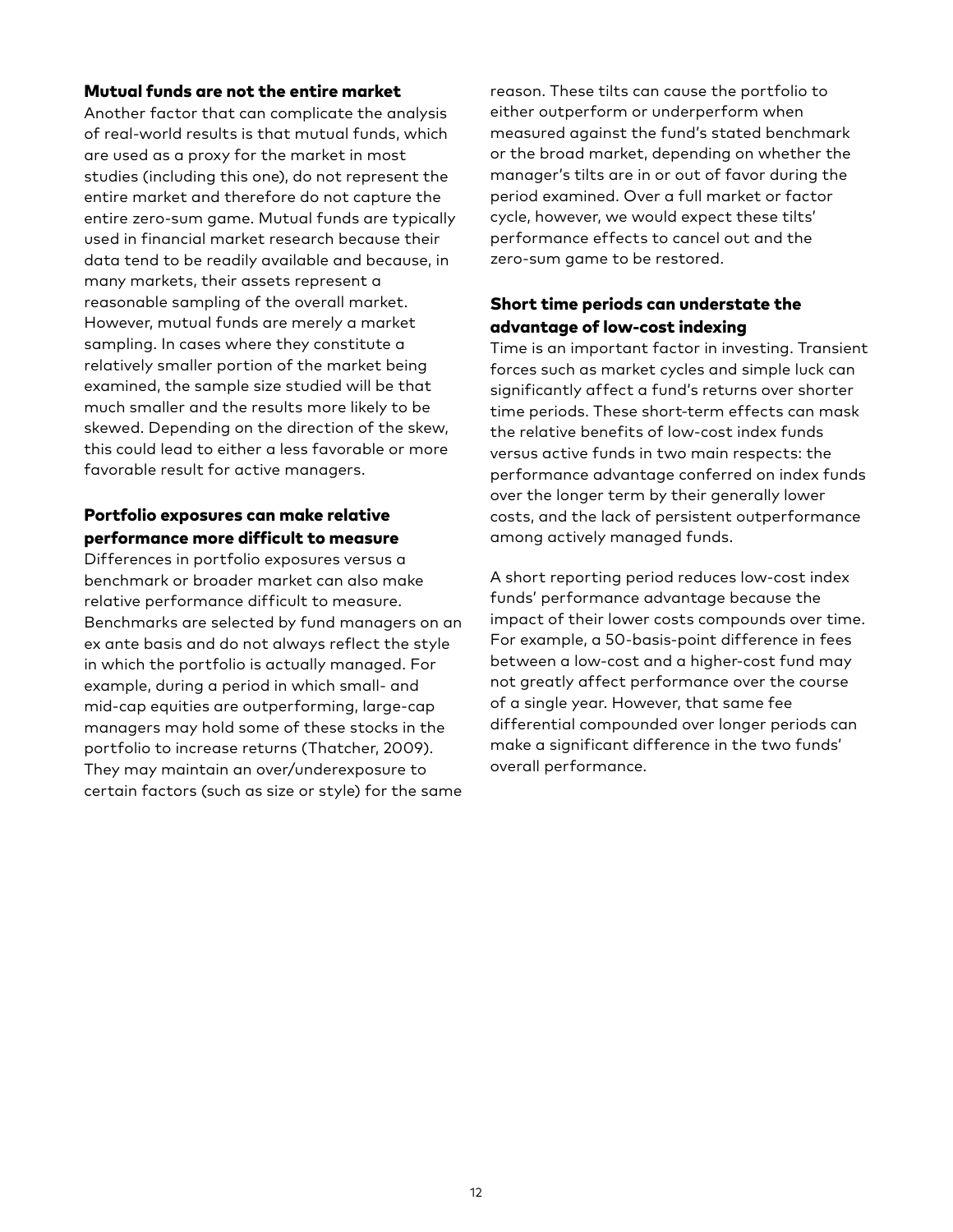Time also has a significant impact on the application of the zero-sum game theory. In any given year, the zero-sum game states that there will be some population of funds that outperforms the market. As the period examined becomes longer, however, the effects of luck and market cyclicality tend to cancel out, reducing the number of funds that outperform. Market cyclicality is an important factor in the lack of persistent outperformance because investment styles and market sectors go in and out of favor, as noted earlier.

This concept is illustrated in **Figure 8**, which compares the performance of domestic funds over rolling one- and ten-year periods to that of their benchmarks. As the figure shows, active funds were much less likely to outperform over longer

periods compared with shorter ones; this was especially true when merged and liquidated funds were included. Thus, as the period examined became longer, the population of funds that consistently outperformed tended to shrink, ultimately becoming very small.

## Low-cost indexing—a simple solution

One of the simplest ways for investors to gain market exposure with minimal costs is through a low-cost index fund or ETF. Index funds seek to provide exposure to a broad market or market segment through varying degrees of index replication, ranging from full (in which every security in the index is held) to synthetic (in which index exposure is obtained through derivatives).

#### **FIGURE 8.**

# **Percentage of active U.S. equity funds underperforming over rolling periods versus prospectus benchmarks**



## **Past performance is not a guarantee of future results.**

**Notes:** Performance is calculated relative to the prospectus benchmark. "Dead" funds are those that were merged or liquidated during the period. Performance is NAV-based, and returns are in USD, net of fees with income reinvested.

**Sources:** Vanguard calculations, using data from Morningstar, Inc.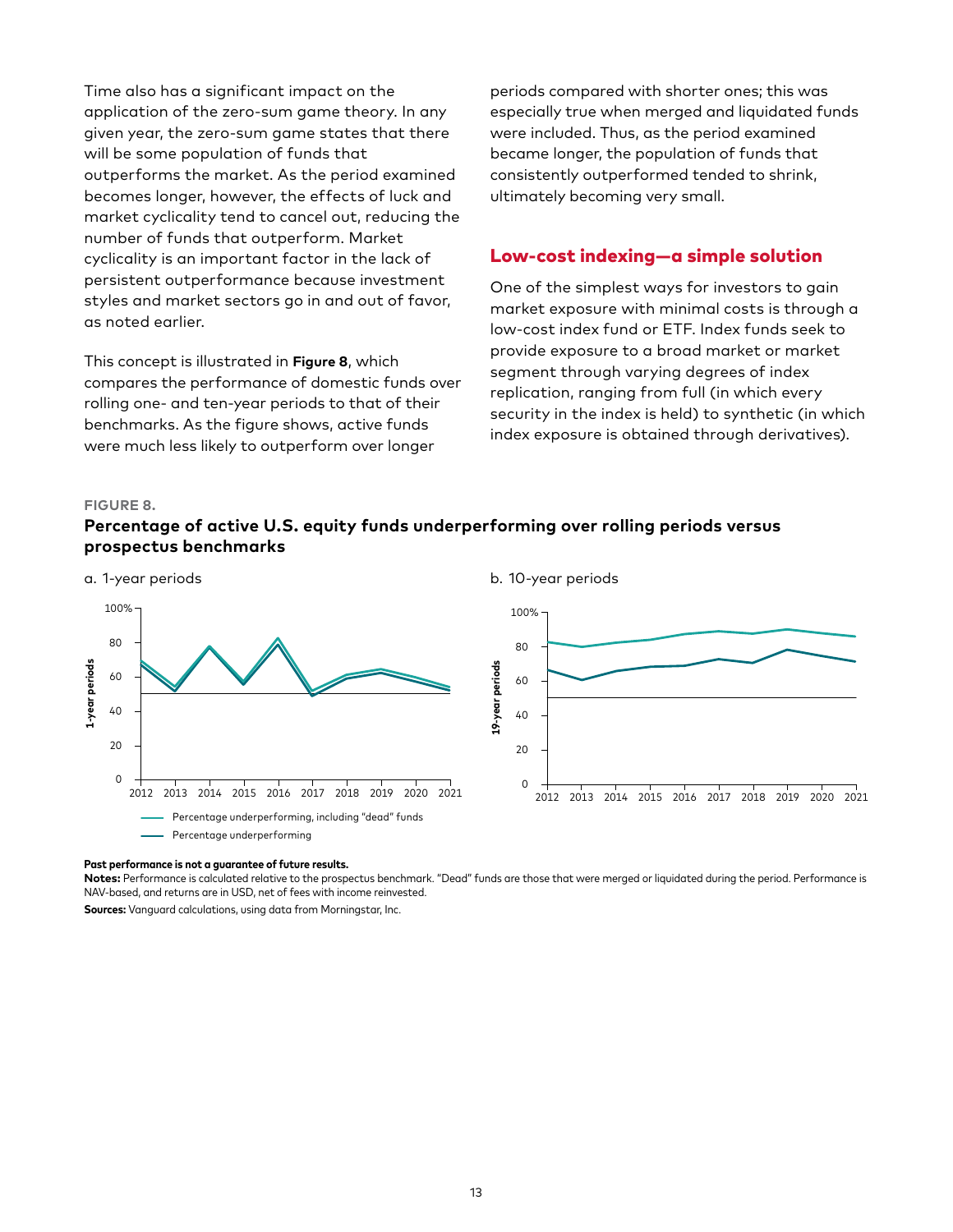Regardless of the method used, all index funds seek to track the target market as closely as possible and, by extension, to provide market returns to investors. This is why index funds, in general, are able to offer market exposure at minimal cost. Because index funds do not attempt to outperform their market, as many active managers do, they do not require the significant investment of resources necessary to find and capitalize on opportunities for outperformance (such as research and increased trading costs) and therefore do not need to pass those costs on to investors.

By avoiding these costs, index funds are generally able to offer broad market exposure with returns at very low cost relative to that of most actively managed funds. Furthermore, because index funds do not seek to outperform the market, they do not face the challenges of either persistent outperformance or beating the zero-sum game. In short, by accepting market returns while keeping costs low, low-cost index funds lower the hurdles that make successful active management so difficult over the long term.

Although we believe that low-cost index funds offer most investors their best chance at maximizing fund returns over the long run, we acknowledge that some investors want or need to pursue an active strategy. For example, those in some markets may have few low-cost, domestic index funds available to them. For them, or any investor choosing an active strategy, low-cost, broadly diversified actively managed funds can be a viable alternative, and in some cases may prove superior to higher-cost index funds, although this advantage is quickly eroded as costs increase.

## Conclusion

Since its inception, low-cost index investing has proven to be a successful strategy over the long term and has become increasingly popular globally. This paper has reviewed the conceptual and theoretical underpinnings of index investing and discussed why we expect it to remain successful and gain in popularity.

The zero-sum game, combined with the drag of costs on performance and the lack of persistent outperformance, creates a high hurdle for active managers in their attempts to outperform the market. This hurdle grows over time and can become insurmountable for the vast majority of active managers. However, as we have discussed, circumstances may make low-cost indexing seem less or more compelling.

This is not to say that a red line exists between actively managed funds and index funds. For investors who wish to use active management, either because of a desire to outperform or because of a lack of low-cost index funds in their market, many of the benefits of low-cost indexing can be achieved by selecting low-cost, broadly diversified active managers. However, the difficult task of finding a manager who consistently outperforms, combined with the uncertainty that active management can introduce into the portfolio, means that, for most investors, we believe the best chance of successfully investing over the long term lies in low-cost, broadly diversified index funds.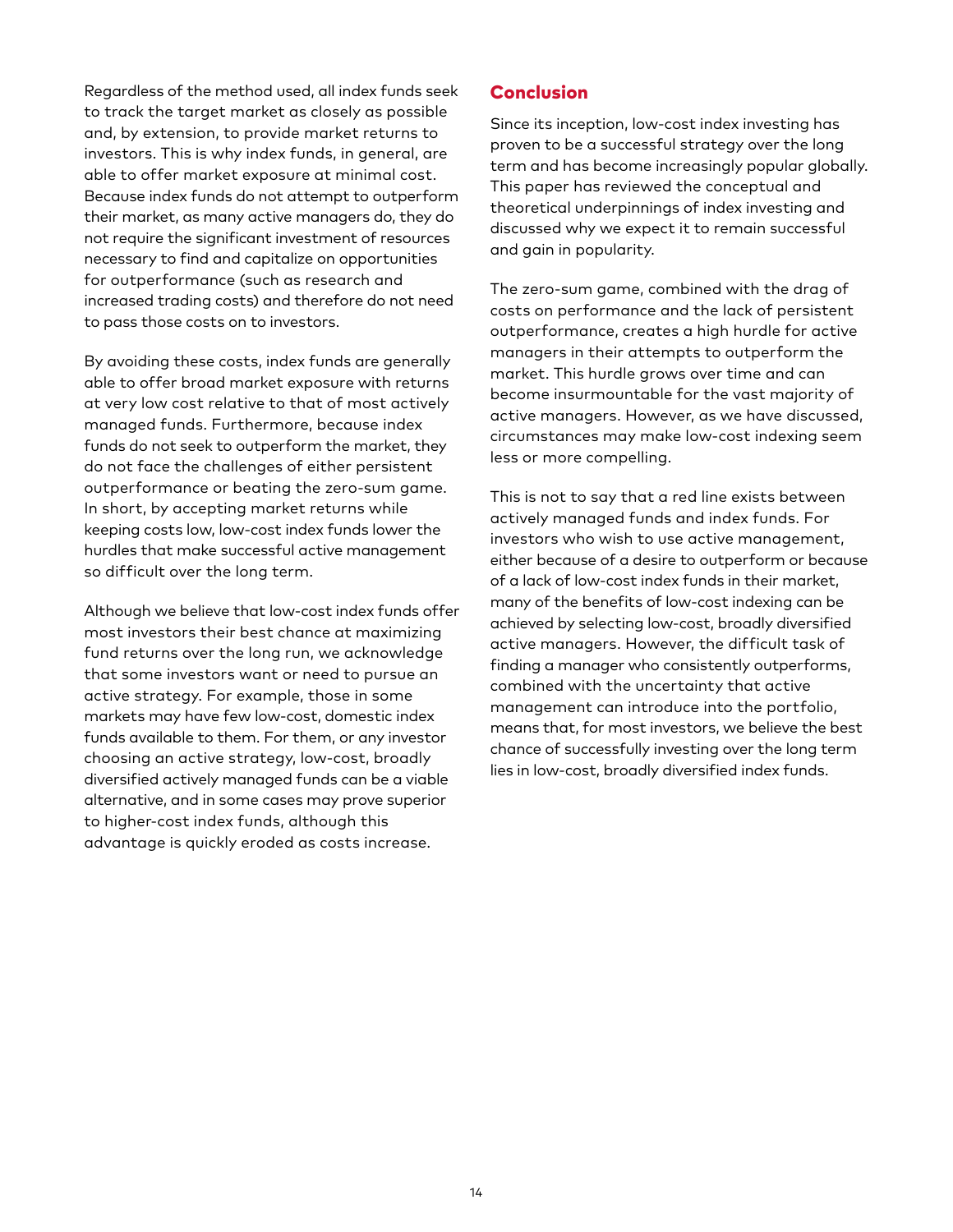## References

Carhart, Mark M., 1997. On Persistence in Mutual Fund Performance. *Journal of Finance* 52(1): 57–82.

Chow, Tzee-man, Jason Hsu, Vitali Kalesnik, and Bryce Little, 2011. A Survey of Alternative Equity Index Strategies. *Financial Analysts Journal* 67 (5, Sept./Oct.): 37–57.

Fama, Eugene F., and Kenneth R. French, 1993. Common Risk Factors in the Returns on Stocks and Bonds. *Journal of Financial Economics* 33(1): 3–56.

Fama, Eugene F., and Kenneth R. French, 2010. Luck Versus Skill in the Cross-Section of Mutual Fund Returns. *Journal of Finance* 65(5): 1915–47.

Financial Research Corporation, 2002. *Predicting Mutual Fund Performance II: After the Bear.* Boston: Financial Research Corporation.

Jensen, Michael C., 1968. *The Performance of Mutual Funds in the Period 1945–1964.* Papers and Proceedings of the Twenty-Sixth Annual Meeting of the American Finance Association. Washington, D.C., December 28–30, 1967. Also in *Journal of Finance* 23(2): 389–416.

Kinnel, Russel, 2010. *How Expense Ratios and Star Ratings Predict Success* (Aug. 9); available at [morningstar.com/articles/347327/how-expense](http://morningstar.com/articles/347327/how-expense-ratios-and-star-ratings-predict-success)[ratios-and-star-ratings-predict-success](http://morningstar.com/articles/347327/how-expense-ratios-and-star-ratings-predict-success)

Pappas, Scott N., and Joel M. Dickson, 2015. *Factor-Based Investing.* Valley Forge, Pa.: The Vanguard Group.

Rowley, James J., Jr., and David T. Kwon, 2015. The Ins and Outs of Index Tracking. *Journal of Portfolio Management* 41(3): 35–45.

S&P Dow Jones Indices, 2015. *SPIVA U.S. Scorecard* (Mid-Year 2015); available at [sp.global.](http://sp.global. spiva-us-midyear-2015.pdf.)  [spiva-us-midyear-2015.pdf.](http://sp.global. spiva-us-midyear-2015.pdf.)

Schlanger, Todd, and Christopher B. Philips, 2013. *The Mutual Fund Graveyard: An Analysis of Closed Funds.* Valley Forge, Pa.: The Vanguard Group.

Sharpe, William F., 1966. Mutual Fund Performance. *Journal of Business* 39 (1, Part 2: Supplement on Security Prices): 119–38.

Sharpe, William F., 1991. The Arithmetic of Active Management. *Financial Analysts Journal* 47(1): 7–9.

Thatcher, William R., 2009. When Indexing Works and When It Doesn't in U.S. Equities: The Purity Hypothesis. *Journal of Investing* 18(3): 8–11.

Waring, M. Barton, and Laurence B. Siegel, 2005. Debunking Some Myths of Active Management. *Journal of Investing* (Summer): 20–28.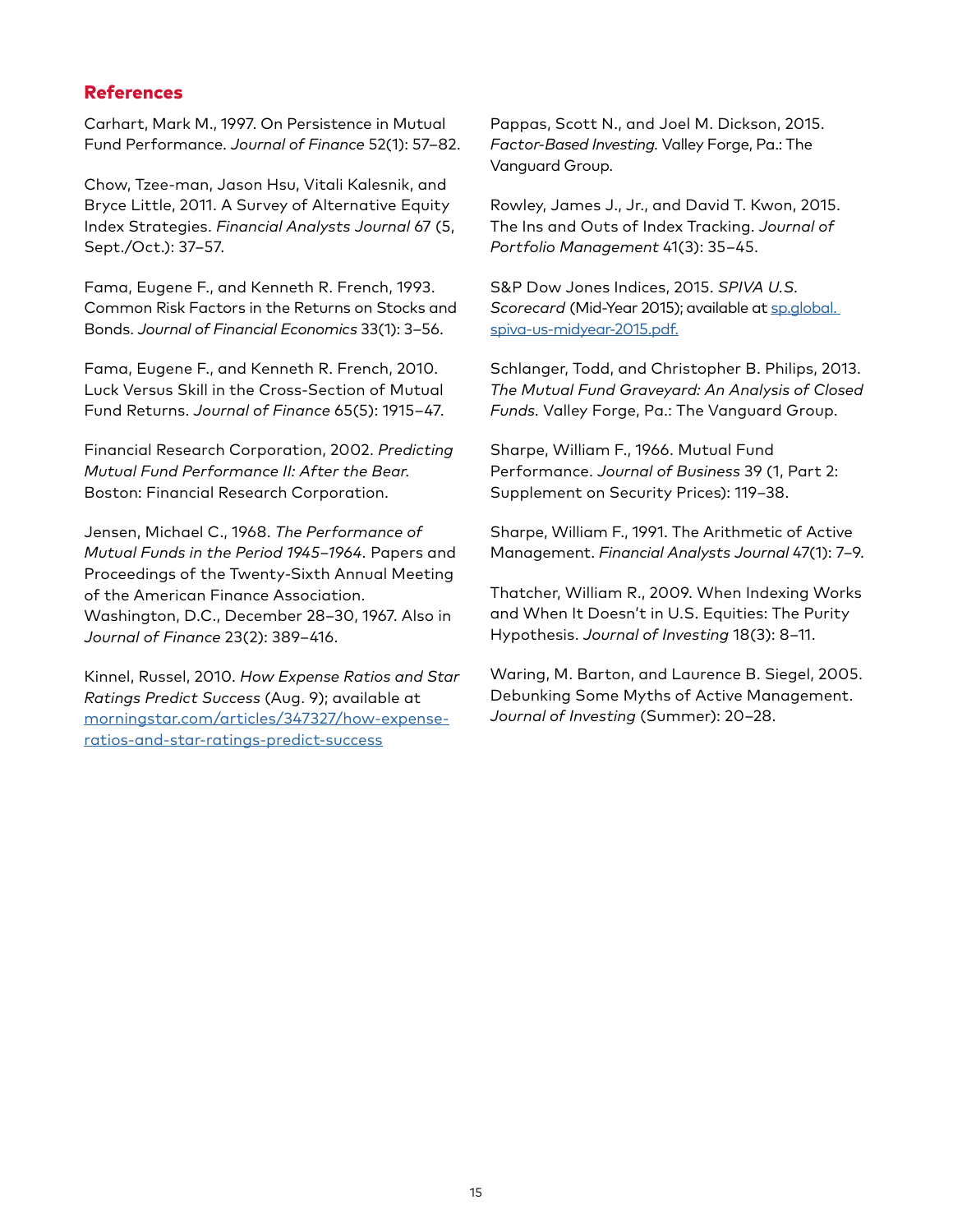# Additional selected Vanguard research on active and index investing

**Low cost:** A key factor in improving probability of outperformance in active management. A rigorous qualitative manager-selection process is also crucial.

Wallick, Daniel W., Brian R. Wimmer, and James Balsamo, 2015. *Keys to Improving the Odds of Active Management Success.* Valley Forge, Pa.: The Vanguard Group.

Balsamo, James, Daniel W. Wallick, and Brian R. Wimmer, 2015. *Shopping for Alpha: You Get What You Don't Pay For.* Valley Forge, Pa.: The Vanguard Group.

**Factor investing:** The excess return of smart beta and other rules-based active strategies can be partly (or largely) explained by a manager's timevarying exposures to various risk factors.

Philips, Christopher B., Donald G. Bennyhoff, Francis M. Kinniry Jr., Todd Schlanger, and Paul Chin, 2015. *An Evaluation of Smart Beta and Other Rules-Based Active Strategies.* Valley Forge, Pa.: The Vanguard Group.

**Benchmark mismatch:** A manager's exposure to market-risk factors outside the benchmark may explain outperformance more than individual skill in stock selection.

Hirt, Joshua M., Ravi G. Tolani, and Christopher B. Philips, 2015. *Global Equity Benchmarks: Are Prospectus Benchmarks the Correct Barometer?* Valley Forge, Pa.: The Vanguard Group.

**When the case for indexing can seem less or more compelling:** Despite the theory and publicized longterm success of indexed investment strategies, criticisms and misconceptions remain.

Rowley, James J., Joshua M. Hirt, and Haifeng Wang, 2018. *Setting the Record Straight: Truths About Indexing.* Valley Forge, Pa.: The Vanguard Group.

**Active versus index debate:** Examining the debate from the perspective of market cyclicality and the changing nature of performance leadership.

Philips, Christopher B., Francis M. Kinniry Jr., and David J. Walker, 2014. *The Active-Passive Debate: Market Cyclicality and Leadership Volatility.* Valley Forge, Pa.: The Vanguard Group.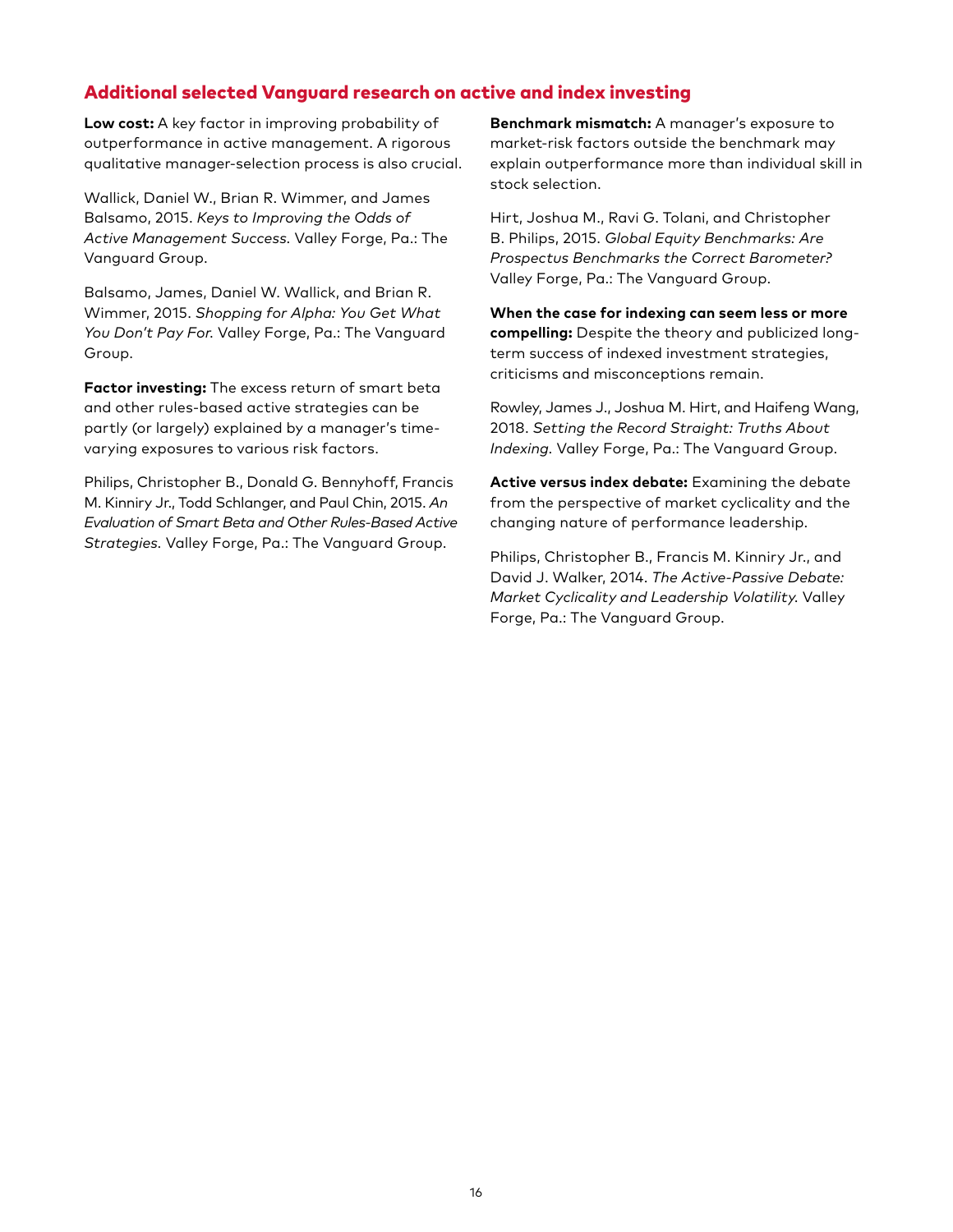## Appendix

## Assessing investors' performance

An alternative way to evaluate the relative success of investors is to view performance results in terms of asset-weighted performance. In such a computation, larger funds account for a larger share of the results because they reflect a greater proportion of investors' assets. Relative to equal weighting or using a category's median fund, which may be large or small, asset weighting provides a

clearer sense of how investors collectively performed. One caveat to such an approach, however, is that not all funds report asset values on a regular basis. For our analysis, a fund would need to have both asset and return figures for any given month in order for its performance for that month to be included. As a result, the funds shown in Figure A-2 are not necessarily the same as those shown in Figure 7.

#### **FIGURE A-1.**

## **Categories and benchmarks represented in this analysis**

| Category     | <b>Morningstar category</b>         | Asset<br>class | Assigned "style"<br>benchmark index   | <b>Notes</b>                                                 |
|--------------|-------------------------------------|----------------|---------------------------------------|--------------------------------------------------------------|
| Developed    | U.S. Fund Foreign Large Blend       | Equity         | MSCI World Ex USA IMI (NR) Index      |                                                              |
|              | U.S. Fund Foreign Large Growth      | Equity         | MSCI World Ex USA IMI (NR) Index      |                                                              |
|              | U.S. Fund Foreign Large Value       | Equity         | MSCI World Ex USA IMI (NR) Index      |                                                              |
|              | U.S. Fund Foreign Small/Mid Blend   | Equity         | MSCI World Ex USA IMI (NR) Index      |                                                              |
|              | U.S. Fund Foreign Small/Mid Growth  | Equity         | MSCI World Ex USA IMI (NR) Index      |                                                              |
|              | U.S. Fund Foreign Small/Mid Value   | Equity         | MSCI World Ex USA IMI (NR) Index      |                                                              |
| Emerging     | U.S. Fund Diversified Emerging Mkts | Equity         | MSCI Emerging Markets IMI (NR) Index  | Until 04/2010:<br><b>MSCI</b> Emerging<br>Markets (NR) Index |
| Global       | U.S. Fund World Large-Stock Blend   | Equity         | MSCI ACWI IMI (NR) Index              | Until 04/2010:<br>MSCI ACWI (NR)<br>Index                    |
|              | U.S. Fund World Large-Stock Growth  | Equity         | MSCI ACWI IMI (NR) Index              | Until 04/2010:<br>MSCI ACWI (NR)<br>Index                    |
|              | U.S. Fund World Large-Stock Value   | Equity         | MSCI ACWI IMI (NR) Index              | Until 04/2010:<br>MSCI ACWI (NR)<br>Index                    |
|              | U.S. Fund World Small/Mid Stock     | Equity         | MSCI ACWI IMI (NR) Index              | Until 04/2010:<br>MSCI ACWI (NR)<br>Index                    |
| Large blend  | U.S. Fund Large Blend               | Equity         | CRSP U.S. Large Cap (TR) Index        | Until 12/2012: S&P<br>500 (TR) Index                         |
| Large growth | U.S. Fund Large Growth              | Equity         | CRSP U.S. Large Cap Growth (TR) Index | Until 12/2012: S&P<br>500 Growth (TR)<br>Index               |
| Large value  | U.S. Fund Large Value               | Equity         | CRSP U.S. Large Cap Value (TR) Index  | Until 12/2012: S&P<br>500 Value (TR)<br>Index                |
|              |                                     |                |                                       |                                                              |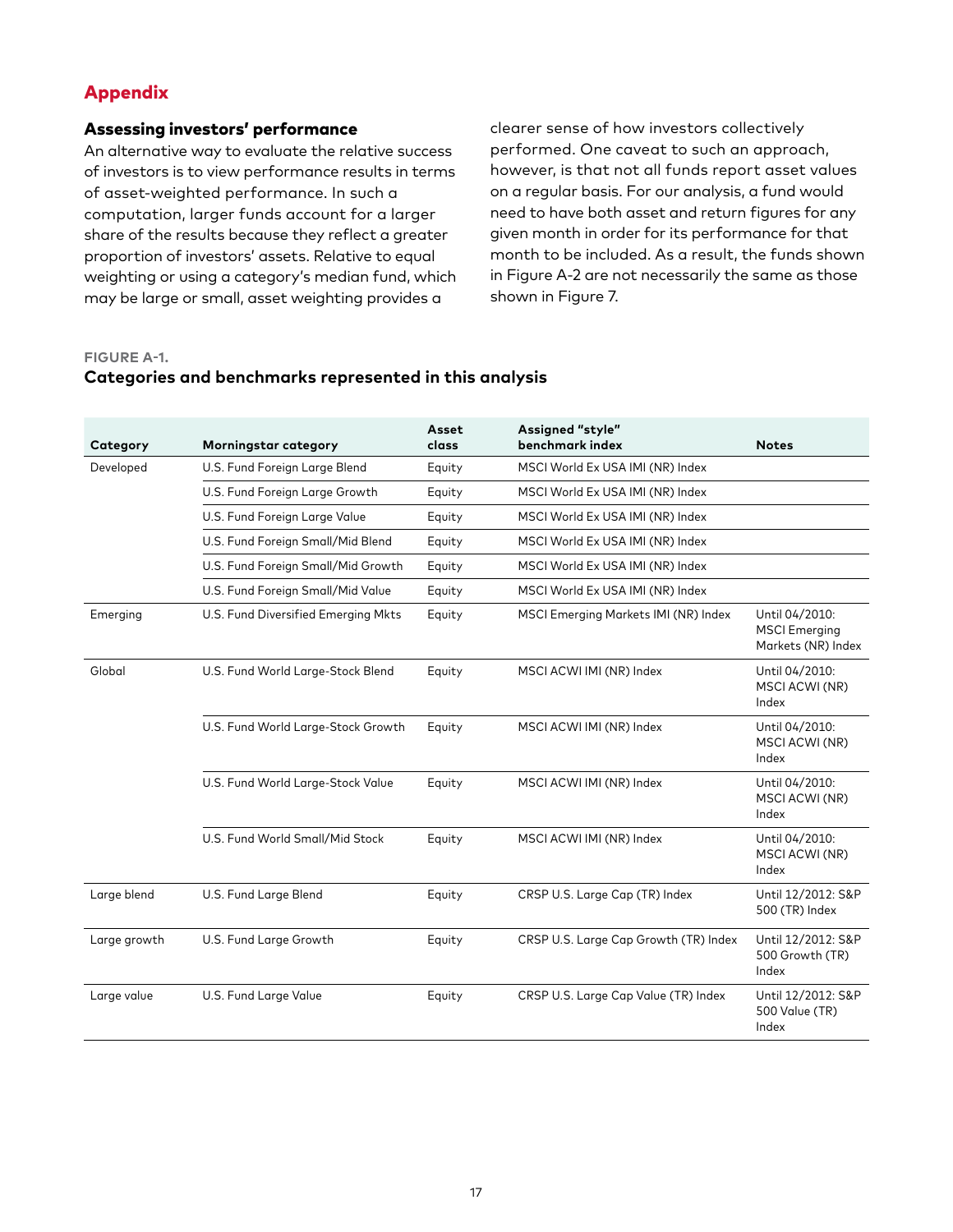## **FIGURE A-1 (CONTINUED).**

# **Categories and benchmarks represented in this analysis**

| Category                   | Morningstar category              | Asset<br>class      | Assigned "style"<br>benchmark index                        | <b>Notes</b>                                            |
|----------------------------|-----------------------------------|---------------------|------------------------------------------------------------|---------------------------------------------------------|
| Mid blend                  | U.S. Fund Mid-Cap Blend           | Equity              | CRSP U.S. Mid Cap (TR) Index                               | Until 12/2012: S&P<br>MidCap 400 (TR)<br>Index          |
| Mid growth                 | U.S. Fund Mid-Cap Growth          | Equity              | CRSP U.S. Mid Cap Growth (TR) Index                        | Until 12/2012: S&P<br>MdCap 400<br>Growth (TR) Index    |
| Mid value                  | U.S. Fund Mid-Cap Value           | Equity              | CRSP U.S. Mid Cap Value (TR) Index                         | Until 12/2012: S&P<br>MidCap 400 Value<br>(TR) Index    |
| Small blend                | U.S. Fund Small Blend             | Equity              | CRSP U.S. Small Cap (TR) Index                             | Until 12/2012: S&P<br>Small Cap 600<br>(TR) Index       |
| Small growth               | U.S. Fund Small Growth            | Equity              | CRSP U.S. Small Cap Growth (TR) Index                      | Until 12/2012: S&P<br>SmallCap 600<br>Growth (TR) Index |
| Small value                | <b>U.S. Fund Small Value</b>      | Equity              | CRSP U.S. Small Cap Value (TR) Index                       | Until 12/2012: S&P<br>Small Cap 600<br>Value (TR) Index |
| <b>GNMA</b>                | <b>GNMA</b>                       | Fixed Income        | Bloomberg GNMA (TR) Index Unhedged                         |                                                         |
| High-yield                 | U.S. Fund High Yield Bond         | Fixed Income        | Bloomberg U.S. Corporate High Yield (TR)<br>Index Unhedged |                                                         |
| Intermediate<br>corporate  | U.S. Fund Intermediate Core Bond  | <b>Fixed Income</b> | Bloomberg Intermediate Corporate (TR)<br>Index Unhedged    |                                                         |
| Intermediate<br>government | U.S. Fund Intermediate Government | Fixed Income        | Bloomberg U.S. Treasury (TR) Index<br>Unhedged             |                                                         |
| Long corporate             | U.S. Fund Long-Term Bond          | <b>Fixed Income</b> | Bloomberg U.S. Corporate 10+ Year (TR)<br>Index Unhedged   |                                                         |
| Long government            | U.S. Fund Long Government         | Fixed Income        | Bloomberg U.S. Long Treasury (TR) Index<br>Unhedged        |                                                         |
| Short corporate            | U.S. Fund Short-Term Bond         | <b>Fixed Income</b> | Bloomberg U.S. Corporate 1-5 Year (TR)<br>Index Unhedged   |                                                         |
| Short government           | U.S. Fund Short Government        | Fixed Income        | Bloomberg U.S. Treasury 1-5 Year (TR)<br>Index Unhedged    |                                                         |

**Note:** All indexes are in USD.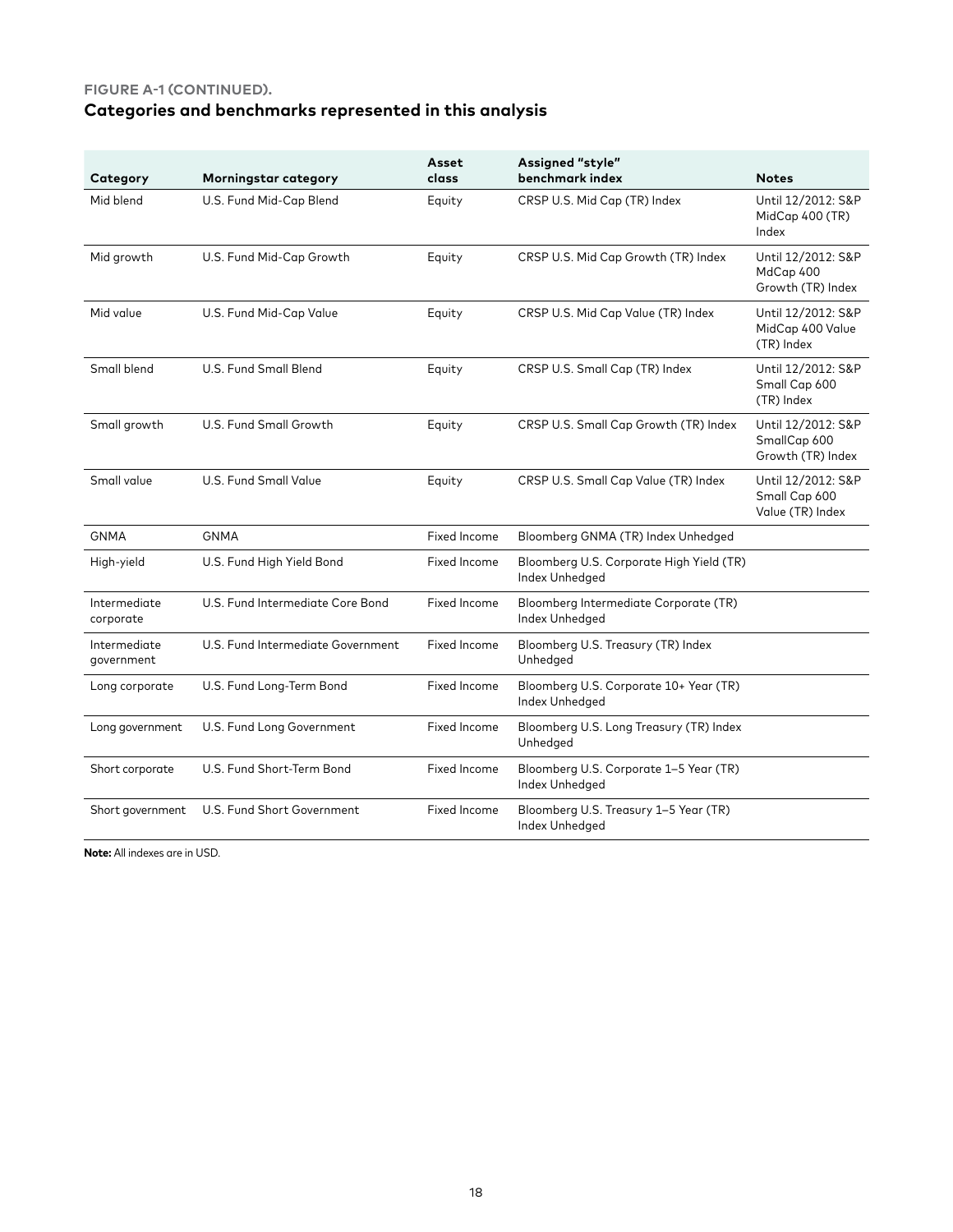





#### **Past performance is not a guarantee of future results.**

**Notes:** Data reflect periods ended December 31, 2021. Asset-weighted excess returns were calculated by taking a time series of monthly cross-sectional average excess returns relative to each fund's prospectus benchmark. Monthly excess returns were weighted by previous month-end asset size. Performance is NAV-based, and returns are calculated in USD, net of fees with income reinvested.

**Sources:** Vanguard calculations, using data from Morningstar, Inc.